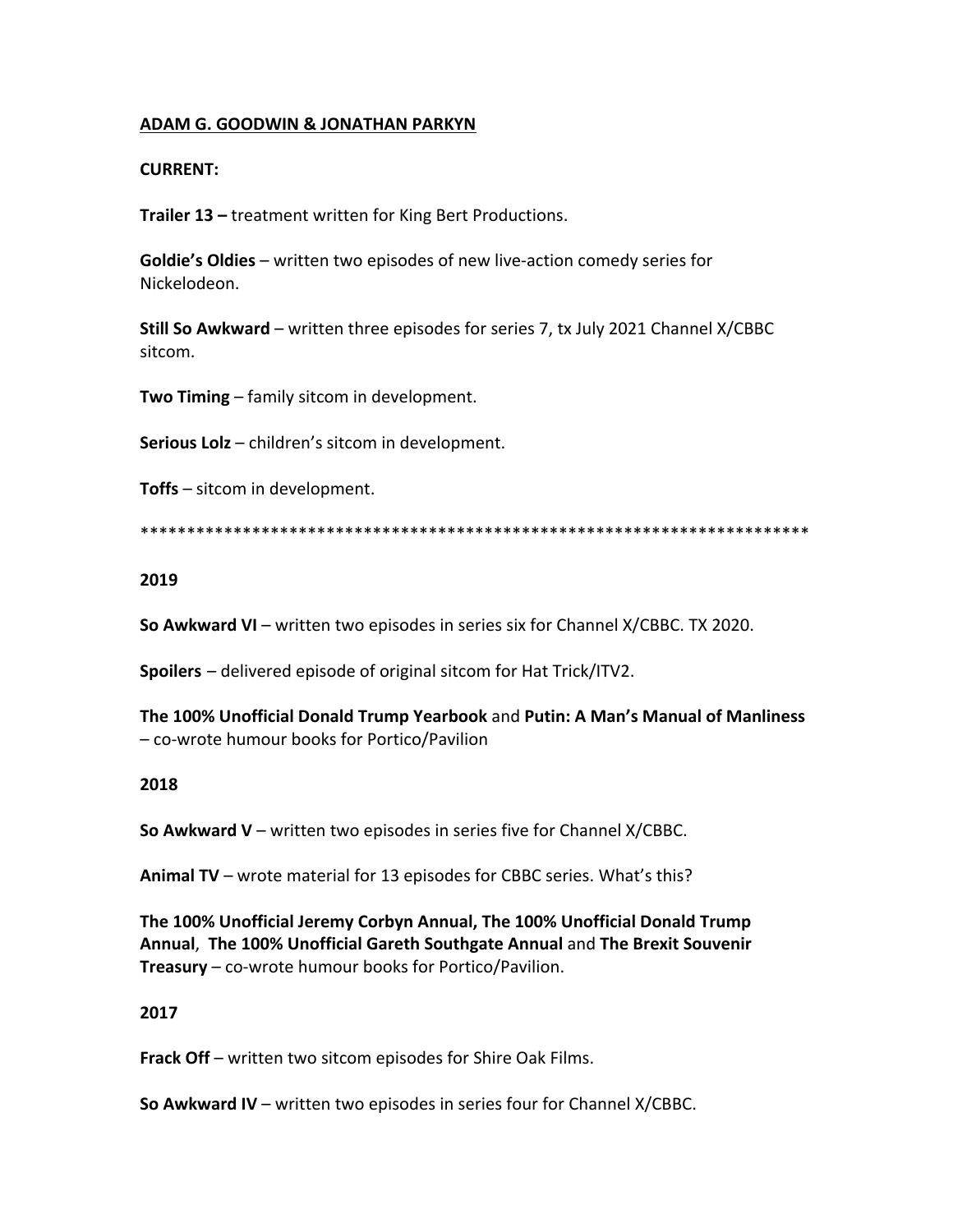**Floogals** – wrote three scripts for animation series for Belly Up Productions/Sprout.

**What the Trump, Welcome to Bloody Difficult Britain** and **The 100% Unofficial Jeremy Corbyn Annual 2018** – co-wrote humour books for Portico/Pavilion.

## **2016**

**Babyface** – delivered first episode of original comedy commissioned by Tiger Aspect Productions.

**So Awkward III** – wrote two episodes for series three of the Channel X/CBBC comedy.

**The Brexshit Book** – co-wrote humour book for Portico/Pavilion.

# **2015**

**Hank Zipzer III** – wrote one episode for series three of comedy series for Kindle/CBBC. TX 2016.

**So Awkward II** – co-wrote two episodes for Channel X/CBBC.

## **2014**

**Hank Zipzer II** – co-wrote one episode for Kindle/CBBC. TX 2015.

**Bryan's Daughter** – co-written treatment for an original comedy series idea optioned to Tidy Productions.

**'The Last Game'** – co-wrote Nike promotional film script for 2014 World Cup campaign.

## **2008 - 2012**

**Deadbeats –** Sitcom pilot and episode two commissioned by and developed for BBC 3. Pilot episode produced.

**Accidental Shaman** – BBC 3 Supernatural sitcom pilot commissioned by and developed for BBC 3.

**Rustboy** – Story ideas and script development for a Sony Pictures big budget animated feature film.

**The Wrong Door** *2* – Sketches for BBC 3 CGI-enhanced comedy show.